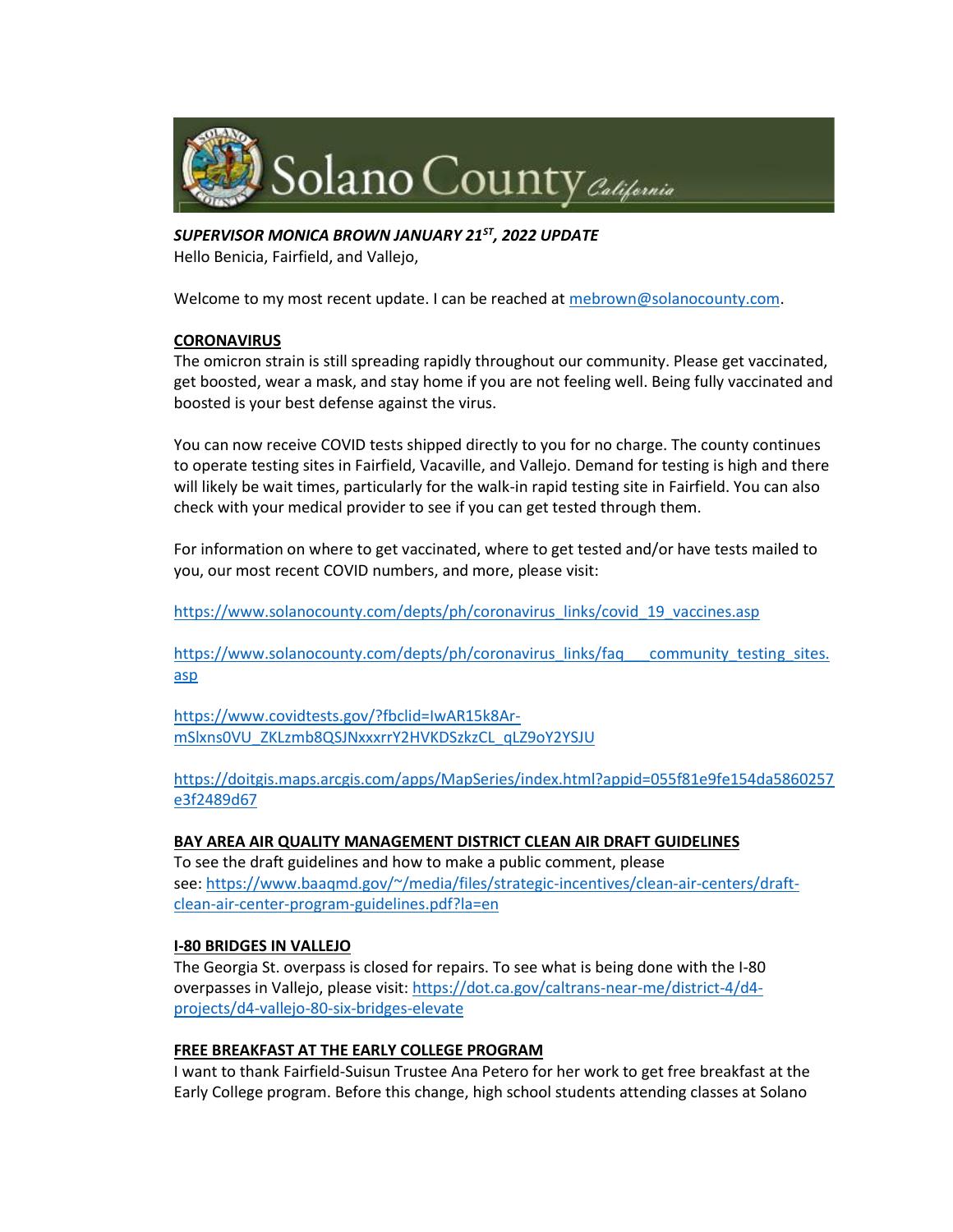College through the Early College program were only able to get free breakfast at Rodriguez High School Now, the students can get breakfast at the college campus. Thank you to Trustee Petero.

### **SOLANO COMMUNITY COLLEGE BASKETBALL**

Wednesday night (Jan.19<sup>th</sup>), I attended the women's and men's basketball game at Solano Community College. It has been over a year since I attended an indoor sports game at the college. I had so much fun. If you are looking for a local night's entertainment, come and support our students. Yes, you wear your mask. But that reminder of the pandemic is quickly forgotten as you see our players make those 3 pointers. GO FALCONS!

## **MENTAL HEALTH FACILITY**

The county received a grant to build a mental health facility with 36 beds to house those with severe mental illness. The Board of Supervisors recently approved more funding for this project. I am extremely excited about this project and I look forward to when it is built.

## **CAPITAL FELLOWS PROGRAM**

The Capital Fellows Program is accepting applications. The program allows college graduates to work in a paid position for 10-11 months in state government. THE DEADLINE IS FEBRUARY 7<sup>TH</sup>. For more information, please visit: [https://www.csus.edu/center/center-california](https://www.csus.edu/center/center-california-studies/capital-fellows/)[studies/capital-fellows/](https://www.csus.edu/center/center-california-studies/capital-fellows/)

# **JOBS**

SOLANO COUNTY: <https://jobapscloud.com/solano/>

CITY OF BENICIA: <https://agency.governmentjobs.com/benicia/default.cfm>

CITY OF FAIRFIELD: <https://www.governmentjobs.com/careers/fairfield>

CITY OF VALLEJO: <https://www.governmentjobs.com/careers/vallejo>

BENICIA UNIFIED SCHOOL

DISTRICT: <https://www.edjoin.org/Home/Jobs?districtID=874&catID=0>

FAIRFIELD-SUISUN UNIFIED SCHOOL

DISTRICT: <https://www.edjoin.org/Home/Jobs?districtID=876&catID=0>

VALLEJO UNIFIED SCHOOL DISTRICT: <https://www.edjoin.org/Home/Jobs?districtID=879>

GREATER VALLEJO RECREATION DISTRICT: <https://www.gvrd.org/human-resources>

Thank you for taking the time to read my most recent update. Please stay safe, spread kindness, wear your mask, get vaccinated/boosted, and support our local businesses.

Sincerely,